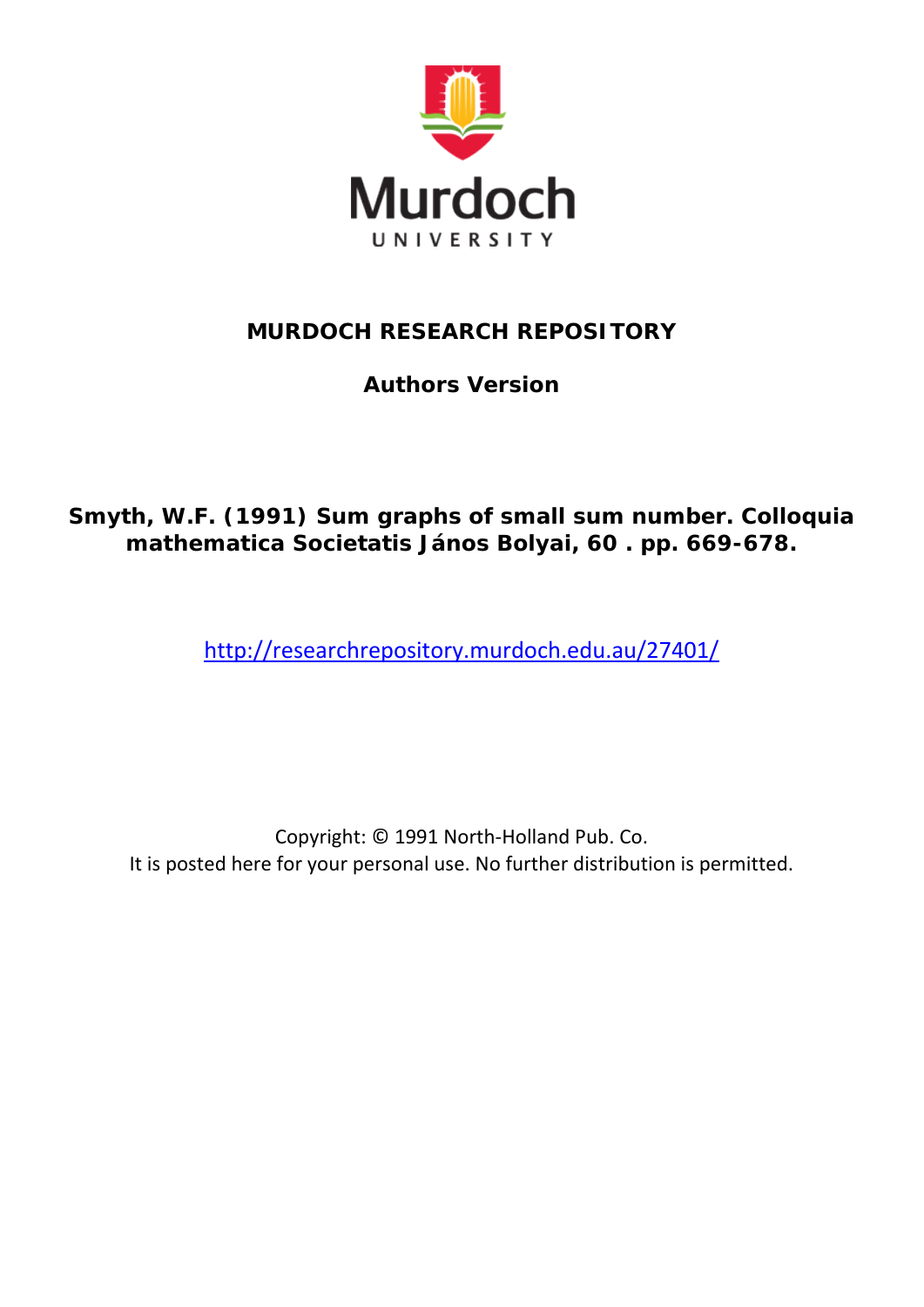#### SUM GRAPHS OF SMALL SUM NUMBER

where the contract of the contract of the contract of the contract of the contract of the contract of the contract of the contract of the contract of the contract of the contract of the contract of the contract of the cont

Department of Computer Science & Systems McMaster University

> School of Computing Science Curtin University of Technology

# ABSTRACT

and interesting and integer results of  $\mathcal{C}$  and  $\mathcal{C}$  are a graph consisting of  $\mathcal{C}$ a simple finite undirected connected nontrivial graph  $G$  together with  $r$ isolated vertices  $\overline{K}_r$ . Let  $L: V \to \mathbb{Z}^+$  denote a labelling of the vertices of  $G_r$  with distinct positive integers. Then  $G_r$  is said to be a sum graph if there exists a labelling  $L$  such that for every distinct vertex pair  $u$  and  $v$  of  $V$ ,  $(u, v) \in E$  if and only if there exists a vertex  $w \in V$  whose label  $\mathbf{L} \setminus \mathbf{w}$  and  $\mathbf{L} \setminus \mathbf{w}$  is the subgraph  $\mathbf{C}$  , we sum number  $\mathbf{C}$  ,  $\mathbf{C}$ is defined to be the least number r for which  $G_r$  is a sum graph; in particular, if  $G_1 = G \cup K_1$  is a sum graph, then the subgraph G is called a unit graph. In this paper it is shown that there exist graphs of every order <sup>n</sup> and size <sup>m</sup> whose sum number is On Further- it is shown that for every integer  $m$  satisfying  $\lfloor n^2/4\rfloor < m \leq \binom{n}{2}$  there ex there exists no unit graphwhile for each m such that  $n - 1 \le m \le \lfloor n^2/4 \rfloor$  there exists at least one unit graph. Methods of proof are constructive.

### 1 INTRODUCTION

Sum graphs (defined in the Abstract) were introduced by Harary  $\mathbf H$  . Have that a graph of order n is a summation of order n is a summation of order n is a summation of order n is a summation of  $\mathbf H$ graph if and only if its size  $m \leq (\binom{n}{2} - \lfloor n/2 \rfloor)/2;$  for a given graph  $G,$  he also established a lower bound on  $\sigma(G)$  in terms of the degree sequence of Green and Street (Street (Street and Street upper and lower bounds) on G- expressed in terms of the order <sup>n</sup> and size <sup>m</sup> of G In particulartheir results show that there exist classes  $\mathcal G$  of graphs such that over all  $G \in \mathcal{G}, \sigma(G) \in \Omega(n^2)$ . However, they provide no method for the construction is such graphs; which construct results all relate the constructive relationship special graphs G of small sum number; that is, such that  $\sigma(G) \in O(n)$ . In particular- extending that for every non-tree  $\cdots$  . The form that for every  $\cdots$  $\mathcal{F}_1$  -  $\mathcal{F}_2$  -  $\mathcal{F}_3$  . The form of the form of every complete graphs of  $\mathcal{F}_4$  and  $\mathcal{F}_5$  . The form of the form of  $\mathcal{F}_5$  and  $\mathcal{F}_6$  are  $\mathcal{F}_7$  . The form of  $\mathcal{F}_7$  and  $\mathcal{F}_8$  are  $\mathcal{F$  $K_n, n \geq 4, \sigma(K_n) = 2n-3;$  Hartsfield and Smyth |HS89| that for every complete bipartite graph  $K_{p,q}$ ,  $2 \leq p \leq q$ ,  $\sigma(K_{p,q}) = \lceil (3p+q-3)/2 \rceil$ .

In this paper new results for graphs of small sum number are es tablished; these results make some progress toward resolving an open  $\mathbf{H}$  the characterization of unit graphs of unit graphs of unit graphs of unit graphs of unit graphs of unit graphs of unit graphs of unit graphs of unit graphs of unit graphs of unit graphs of unit graphs of unit gra

Typeset by  $\mathcal{A}_{\mathcal{M}}\mathcal{S}$ -T<sub>E</sub>X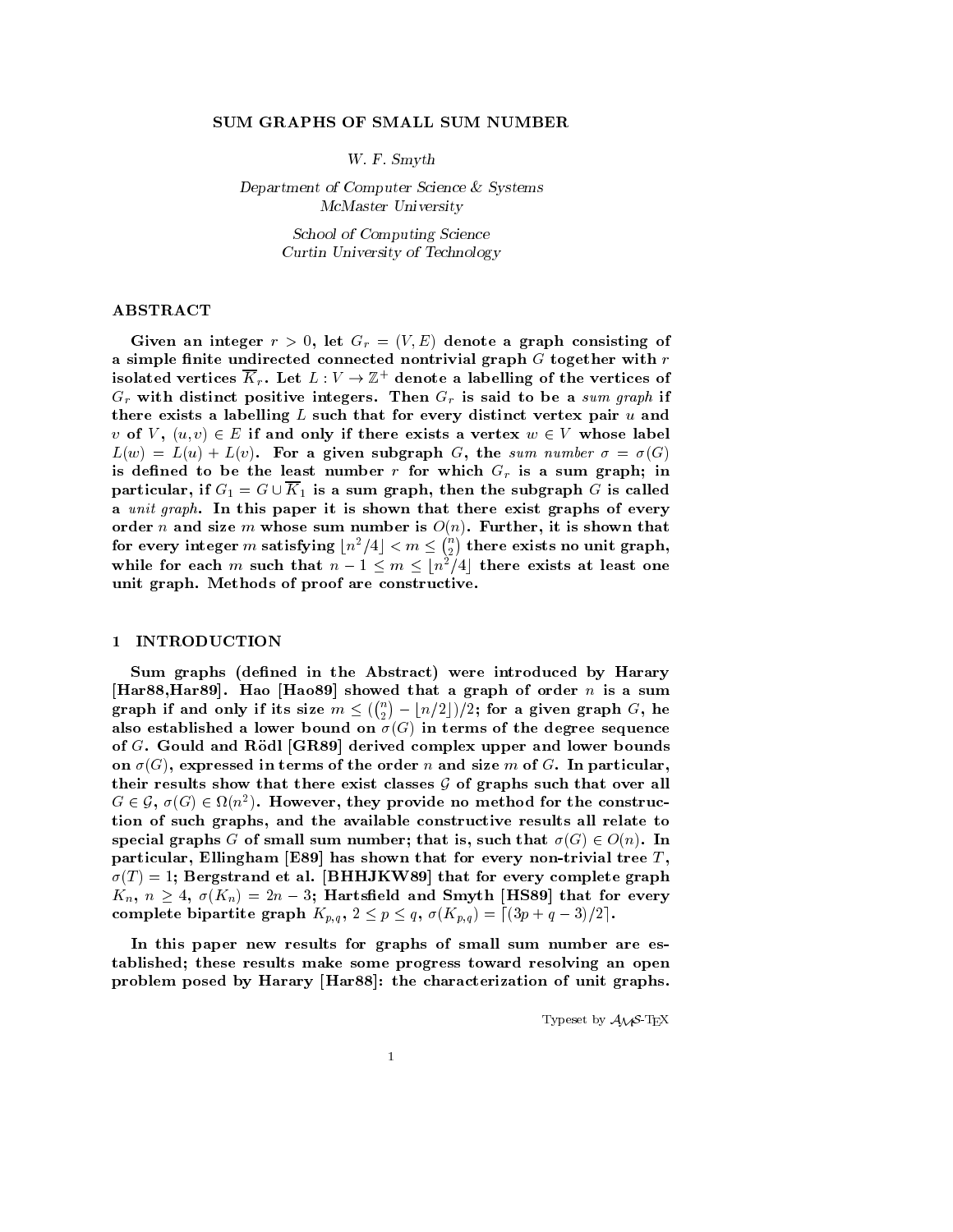section a detail decline of complete to these of Gould and Resource where  $\sim$ are moved compared that there exists a constructive-discussed graphs are a connected and the second graphs of  $G$  of given order  $n$  and size  $m$   $\left(n-1\leq m<\binom{n}{2}-1\right)$  such that  $\sigma(G)<$  $\sigma(n_n) = 2n - 3$ . In Section 3 unit graphs of order n are considered. It is shown that for  $m > \lfloor n^2/4 \rfloor$  no unit graph exists, while for every integer  $m$  satisfying  $n-1\leq m\leq \lfloor n^2/4\rfloor,$  there exists a unit graph  $G$  of order  $n$ and size m

Generally- in order to simplify notation- and where no ambiguity re survives of sum and graphs will be referenced by their labels will be referenced by

#### CONSTRUCTING GRAPHS OF SMALL SUM NUMBER

In this section we show how to construct connected graphs G of given order n and size m for which  $\sigma(G) \in O(n)$ .

For a sum graph  $G_r = (V, E),$  denote by  $\{v_1, v_2, ..., v_r\}$  the labels of the vertices of  $K_r$ , where  $v_1 < v_2 < ... < v_r$ . For each  $v_j, 1 \leq j \leq r$ , let  $\mu_j$  denote the number of edges  $(x, y) \in E$  such that  $x + y = v_i$ . Then  $\mu_i$  is called the multiplicity of  $v_i$ . Now consider the special case in which  $G_r = K_n \cup K_{2n-3}$ , for some integer  $n \geq 4$ . Then, as shown in  $| \text{BHHJKW89}|$ , a correct labelling of  $G_r$  is achieved by assigning labels to the vertices of  $K_n$  as follows

$$
x_i=4i-3,\ 1\leq i\leq n.
$$

Hence the corresponding labels  $v_i$  of  $\overline{K}_{2n-3}$  are

$$
v_j = 4j + 2, \ 1 \le j \le 2n - 3.
$$

Let us call this the *standard labelling* of  $K_n \cup \overline{K}_{2n-3}$ . It is then straightforward to establish the following result

**Lemma 2.1** For every integer  $n \geq 4$ , and for every positive integer  $j \leq n-1$ , the standard labelling of  $K_n \cup K_{2n-3}$  yields multiplicities  $\mu_j = \mu_{2n-j-2} = [j/2].$ 

It is worth noting that in fact the result of Lemma 2.1 holds for any correct labelling of  $K_n \cup \overline{K}_{2n-3}$  [AHS90]. Multiplicity patterns for the first few values of  $n$  are shown in Table 2.1.

| Multiplicities of $\overline{K}_{2n-3}$ , $4 \leq n \leq 8$ |                                             |  |  |
|-------------------------------------------------------------|---------------------------------------------|--|--|
| $\, n$                                                      | $\mu_i, 1 \leq j \leq 2n-3$                 |  |  |
| $\overline{4}$                                              | $\{1,1,2,1,1\}$                             |  |  |
| 5                                                           | $\{1, 1, 2, 2, 2, 1, 1\}$                   |  |  |
| 6                                                           | $\{1, 1, 2, 2, 3, 2, 2, 1, 1\}$             |  |  |
| -7                                                          | $\{1, 1, 2, 2, 3, 3, 3, 2, 2, 1, 1\}$       |  |  |
| 8                                                           | $\{1, 1, 2, 2, 3, 3, 4, 3, 3, 2, 2, 1, 1\}$ |  |  |
|                                                             |                                             |  |  |

Table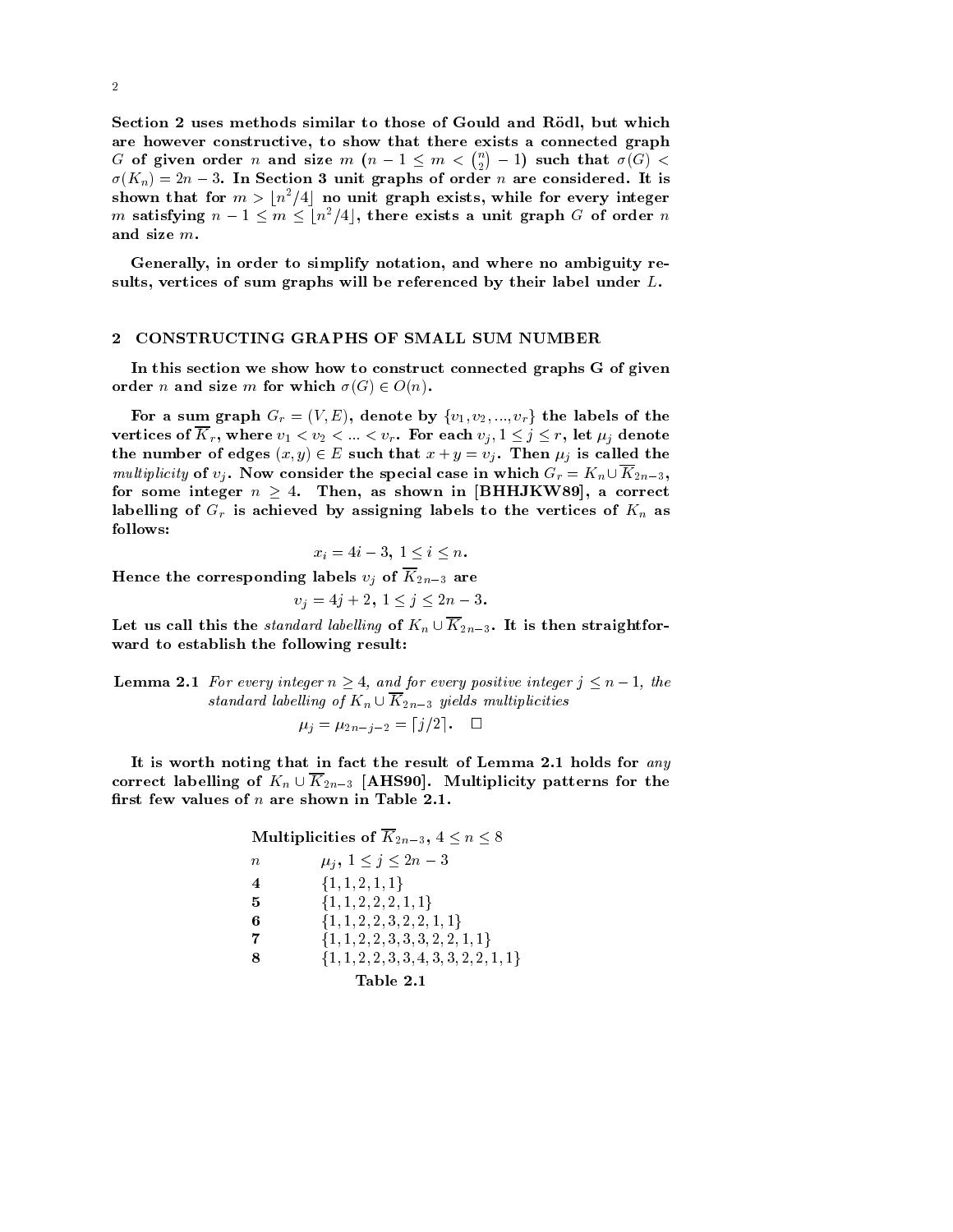$\sim$  0.000  $\sim$  0.000  $\sim$  0.000  $\sim$  0.000  $\sim$  0.000  $\sim$  0.000  $\sim$  0.000  $\sim$  0.000  $\sim$  0.000  $\sim$  0.000  $\sim$  0.000  $\sim$  0.000  $\sim$  0.000  $\sim$  0.000  $\sim$  0.000  $\sim$  0.000  $\sim$  0.000  $\sim$  0.000  $\sim$  0.000  $\sim$  0.000  $\sum_{i=1}^{\infty}$   $\sum_{i=1}^{\infty}$   $\sum_{i=1}^{\infty}$   $\sum_{i=1}^{\infty}$   $\sum_{i=1}^{\infty}$   $\sum_{i=1}^{\infty}$   $\sum_{i=1}^{\infty}$   $\sum_{i=1}^{\infty}$   $\sum_{i=1}^{\infty}$   $\sum_{i=1}^{\infty}$   $\sum_{i=1}^{\infty}$   $\sum_{i=1}^{\infty}$   $\sum_{i=1}^{\infty}$   $\sum_{i=1}^{\infty}$   $\sum_{i=1}^{\in$ the resulting graph (a subgraph of  $K_n \cup \overline{K}_{2n-3}$ ) will still be a sum graph. This process (removal of a single vertex  $v_j$  and all corresponding edges)  $\alpha$  phod to an arbitrary sum graph  $\alpha_r$   $\cdots$   $\alpha_r$  is called a reduction and written

$$
\phi_j: G_r \to G_{r-1},
$$

where  $G_{r-1}=(V-\{v_j\},E')$  and  $|E'|=|E|-\mu_j$ . We shall show that for every nonnegative integer  $m\leq \binom{n-1}{2},$  exact , exactly m enger can be removed and from the sum graph  $G_{2n-3}^* = K_n \cup K_{2n-3}$  by a sequence of reductions, yielding a graph which consists of a single connected component together with isolated vertices-induced vertices-induced vertices-induced vertices-induced vertices-induced vertices-in number

First consider the case  $m = \binom{n-1}{2}, \text{ so that}$  $\mathbf{S}$  that the reduced graph contains  $\mathbf{S}$  that the reduced graph contains  $\mathbf{S}$  $\binom{n}{2} - \binom{n-1}{2} = n-1$  edges. Suppose that the vertices  $v_1, v_2, ..., v_{n-2}$  and  $\mathcal{L}_{n+1}, \mathcal{L}_{n+2}, \ldots, \mathcal{L}_{m+n}$  and the virtue of the subsequential edges are removed, requiring only value that all the original is original isolated vertices since by the original is  $\mu$ Lemma  $2.1,$ 

$$
\mu_{n-1}+\mu_n=\lceil\tfrac{n-1}{2}\rceil+\lceil\tfrac{n-2}{2}\rceil=n-1,
$$

the reduced graph  $\sigma_2$  certainly contains the prescribed number of edges. rurther, let  $E_{n-1}$  and  $E_n$  denote the edges of  $\mathrm{G}_2$  corresponding to  $v_{n-1}$ and value of  $\mu_1$  , then both En-  $\mu_2$  is the matching of  $\mu_1$  and in  $\mu_2$  . Then  $\mu_3$  and in  $\mu_4$ fact  $E_{n-1}$  is a maximum matching while  $|E_n|\geq|E_{n-1}|-1.$  Since moreover  $E_{n-1}\cap E_n=\phi,$  it must be true that  $G_2^*-\{v_{n-1},v_n\}$  is connected, and we have

**Lemma 2.2** Suppose that the sum graph  $G_{2n-3}$  is repeatedly reduced by the reductions  $\varphi_i$  for every integer  $j = 1, 2, ..., n-2, n+1, n+2, ..., 2n-5$ . Then the reauced graph  $G_2$  consists of a path  $P_n$  on n vertices together with two isolated vertices  $v_{n-1}$  and  $v_n$ .  $\Box$ 

 $\frac{1}{1}$  follows from Lemma the  $\frac{1}{1}$ any repeated reduction of  $G_{2n-3}$  will always yield a single connected component together with a subset of the original set  $K_{2n-3}$  of isolated vertices. We therefore consider a reduction strategy which leaves  $v_{n-1}$ and  $v_n$  intact.

In general, we seek reductions which transform the sum graph  $\mathrm{G}_{2n-3}$ into another sum graph  $G_{2n-3-k}$  by removing  $\kappa$  vertices and  $m$  edges. Each such transformation can be characterized by a set  $M$  of multiplicities removed from the original set  $\{ \mu_1, \mu_2, ..., \mu_{2n-3} \}.$  For such a set  $M,$  $k = |M|$  is called the vertex remove and  $m = \sum_{\mu \in M} \mu$  is called the edge re*move*. For example,  $M = \{1\}$  would indicate the removal of  $k = 1$  vertex and  $m=1$  corresponding edge;  $M=\{1,1,1,2\}$  would indicate the removal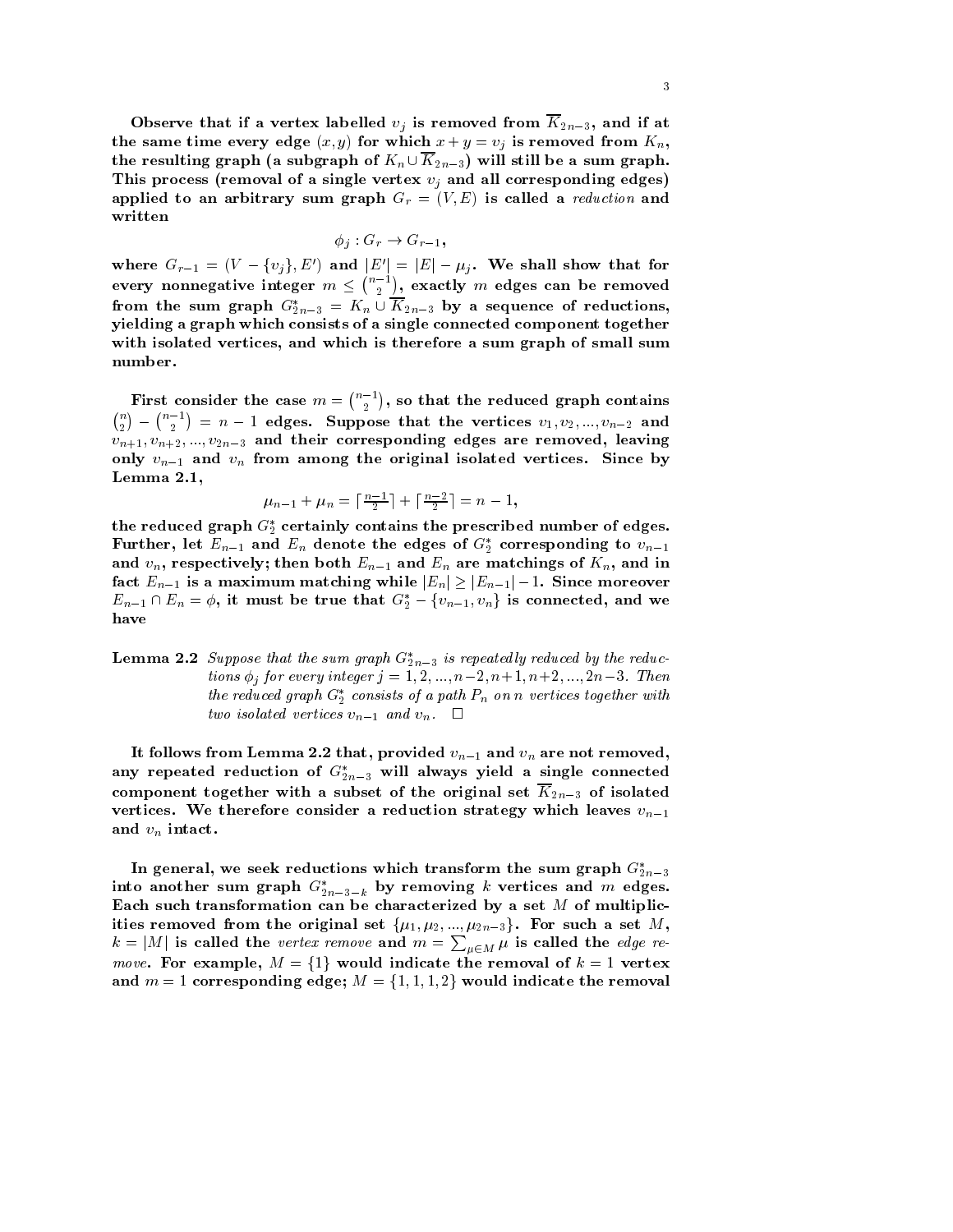$\alpha$  -  $\alpha$  ,  $\alpha$  and  $\alpha$  is  $\alpha$  corresponding edges.

In order to uniquely identify the sets  $M$  of removed multiplicities, they are subscripted according to "class" and by an ordinal within each  $\alpha$  . For example, the sets corresponding to  $m$  -require are written.

$$
M_{3,1} = \{1\};
$$
  
\n
$$
M_{4,1} = \{1,1\}, M_{4,2} = \{1,1,1\};
$$
  
\n
$$
M_{5,1} = \{1,1,1,1\}, M_{5,2} = \{1,1,1,1,2\}, M_{5,3} = \{1,1,1,1,2\}.
$$

In general, the  $h^{**}$  class will contain  $h-2$  sets  $M_{h,1}, M_{h,2},..., M_{h,h-2}$ , where for Mh-h-

$$
m_{h,h-2}=\textstyle\sum_{\mu\in M_{h,h-2}}\mu=\tbinom{h-1}{2}
$$

is the largest number of edges which can be removed from  $K_h$  without necessarily disconnecting it. We state a formal procedure for the iterative computation of the sets in each class based upon the sets in the previous class

### Procedure CONSTRUCT-MULTIPLICITY-SETS

| Step 1                                               | ${Initialize.}$                         | $M_{3,1} = \{1\}.$        |
|------------------------------------------------------|-----------------------------------------|---------------------------|
| Step 2                                               | ${Iterate.}$                            | For $h = 4, 5, ..., n$ do |
| Step 2.1                                             | $h' \leftarrow \lceil h/2 \rceil - 1$ . |                           |
| Step 2.2                                             | If $h$ is even, then                    |                           |
| for $i = 1, 2, ..., h'$ do                           |                                         |                           |
| $M_{h,i} \leftarrow M_{h-1,h'+i-1} \cup \{h'\};$     |                                         |                           |
| $M_{h,h'+i} \leftarrow M_{h,i} \cup \{h'\}.$         |                                         |                           |
| Step 2.3                                             | If $h$ is odd, then                     |                           |
| $M_{h,h'} \leftarrow M_{h-1,h-3} \cup \{h'\};$       |                                         |                           |
| for $i = 1, 2, ..., h' - 1$ do                       |                                         |                           |
| $M_{h,i} \leftarrow M_{h-1,h'+i-1} \cup \{h' - 1\};$ |                                         |                           |
| $M_{h,h'+i} \leftarrow M_{h,i} \cup \{h'\}.$         |                                         |                           |

This procedure generates a sequence M of  $\binom{n-1}{2}$  sets

$$
M_{3,1},M_{4,1},M_{4,2},M_{5,1},...,M_{n,1},M_{n,2},...,M_{n,n-2}
$$

in strictly increasing order of edge remove from  $m=1$   $(M_{3,1})$  to  $m=\binom{n-1}{2}$  $(M_{n,n-2})$ . It is not difficult to see that every set of M is without loss of generality a subset of the multiplicities

$$
\{\mu_1,\mu_2,...,\mu_{n-2},\mu_{n+1},\mu_{n+2},...,\mu_{2n-3}\}.
$$

Thus by Lemma 2.2 the sum graph associated with every element of  $M$ has a connected component of order n and a set of isolated vertices of cardinality less than  $2n - 3$ . There i, the exact number of isolated vertices may be computed for each element of  $M$  as a function of the number of removed edges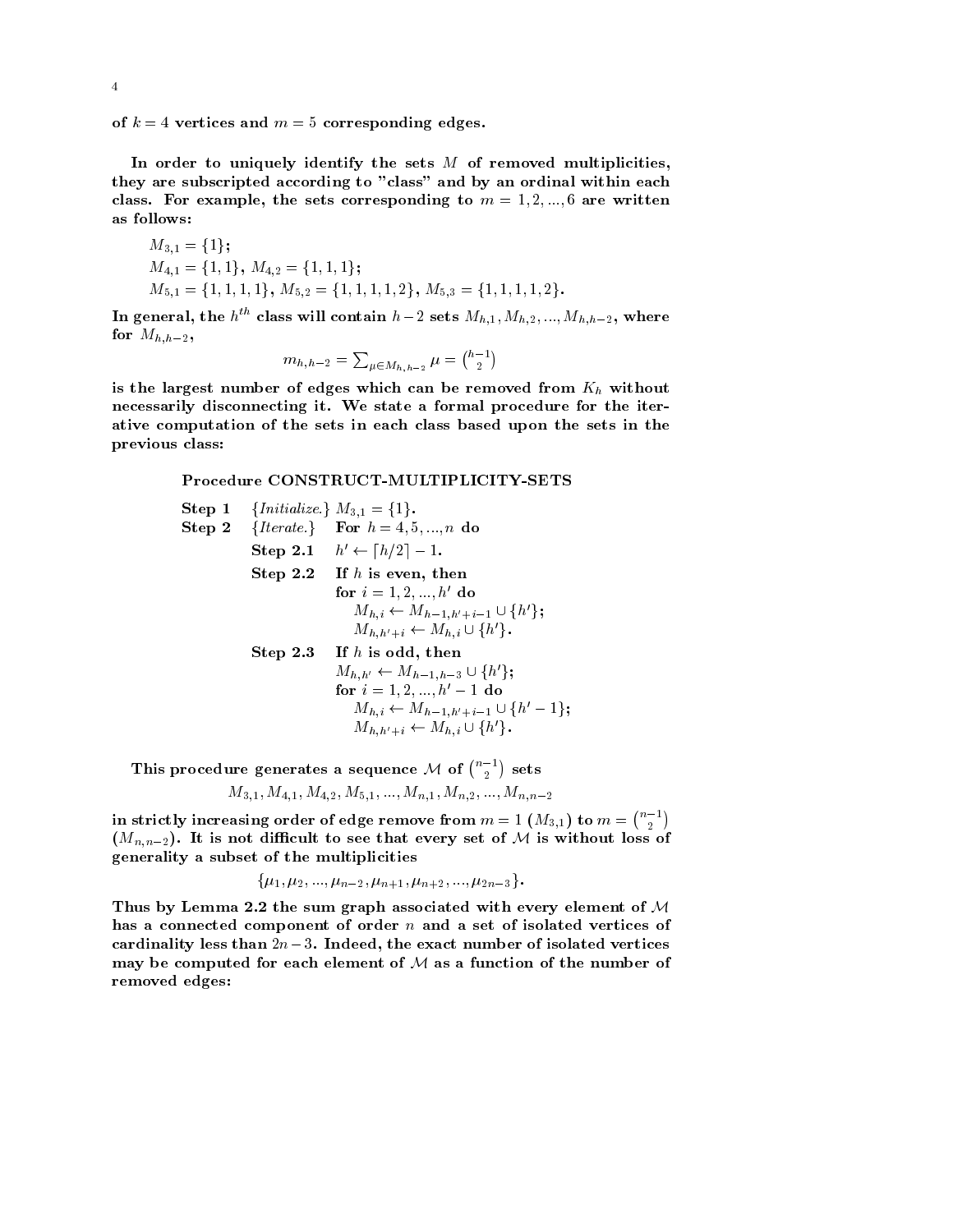**Theorem 2.1** For every integer  $n \geq 4$  and every positive integer  $m \leq \binom{n-1}{2}$ , let  $\mathcal{K}_{n\setminus m}$  denote the set of all graphs formed by removing exactly m edges from  $K_n$ . Then there exists  $G \in \mathcal{K}_{n \setminus m}$  such that

$$
\sigma(G) \le 2n - 1 - 2i - \lfloor m/i \rfloor,
$$

where *i* is the least integer such that  $m \leq \binom{2i+1}{2}$ .

**Proof The proof is by induction on** *n*, based on the multiplicity sets generated by Procedure CONSTRUCT-MULTIPLICITY-SETS. The demonstration is laborious but straightforward- and is omit

The condition on  $i$  in Theorem 2.1 may be expressed algebraically as  $i = \left[ \left( \sqrt{8m+1} - 1 \right) / 4 \right]$ .

Znám [Z91] has discovered an interesting alternative formulation of this result. Let  $i$  be the greatest integer such that  $m\geq 4\binom{i}{2};$  let  $j$  be the greatest non-negative integer such that  $m\geq 4\binom{v}{2}+ij.$  Then there exists  $G \in {\mathcal K}_{n \times m}$  such that

$$
\sigma(G) \le 2n + 1 - 4i - j.
$$

# 3 UNIT GRAPHS

In this section we use the properties of unit graphs to improve upon Theorem 2.1 — to show, in fact, that for every integer  $n\geq 2$  and every integer  $m$  satisfying  $n-1\leq m\leq \lfloor n^2/4\rfloor,$  there exists a unit graph of order  $n$  and size  $m$ .

- **Lemma 3.1** Let  $G = (V, E)$  denote a unit graph, and let  $G_1 = G \cup K_1$  denote the corresponding sum graph. Suppose that  $G_{\perp}$  is correctly tubelled. Then the vertex of <sup>V</sup> of greatest label <sup>u</sup> has degree one
- Proof Suppose  $u$  has degree at least two. Then  $u$  is adjacent to two distinct vertices which we suppose to be labelled x-reduced  $\alpha$  and  $\alpha$ there must exist vertices of G-1 must below the v-1 matrix of the v-2 matrix  $\mu$ where the contract of the contract can be controlled the compact of the  $\eta$ must be in the interacting the assumption that  $c$  is assumption that  $c$  as a sumption that  $c$ unit graph. Hence u must have degree one.  $\square$
- **Lemma 3.2** Let  $d_i$ ,  $1 \leq i \leq n$ , denote the degrees of the vertices of a unit graph G, where  $d_1 \leq d_2 \leq ... \leq d_n$ . Then  $d_i \leq i$ .

Proof A consequence of a result of Hao Hao  that

$$
\sigma(G) > max_{1 \le i \le n} (d_i - i). \quad \Box
$$

**Lemma**  $\mathbf{J}$ **.** There exists a unit graph of order n containing a chique on  $\nu$  vertices if and only if  $\nu \leq \lfloor n/2 \rfloor + 1$ .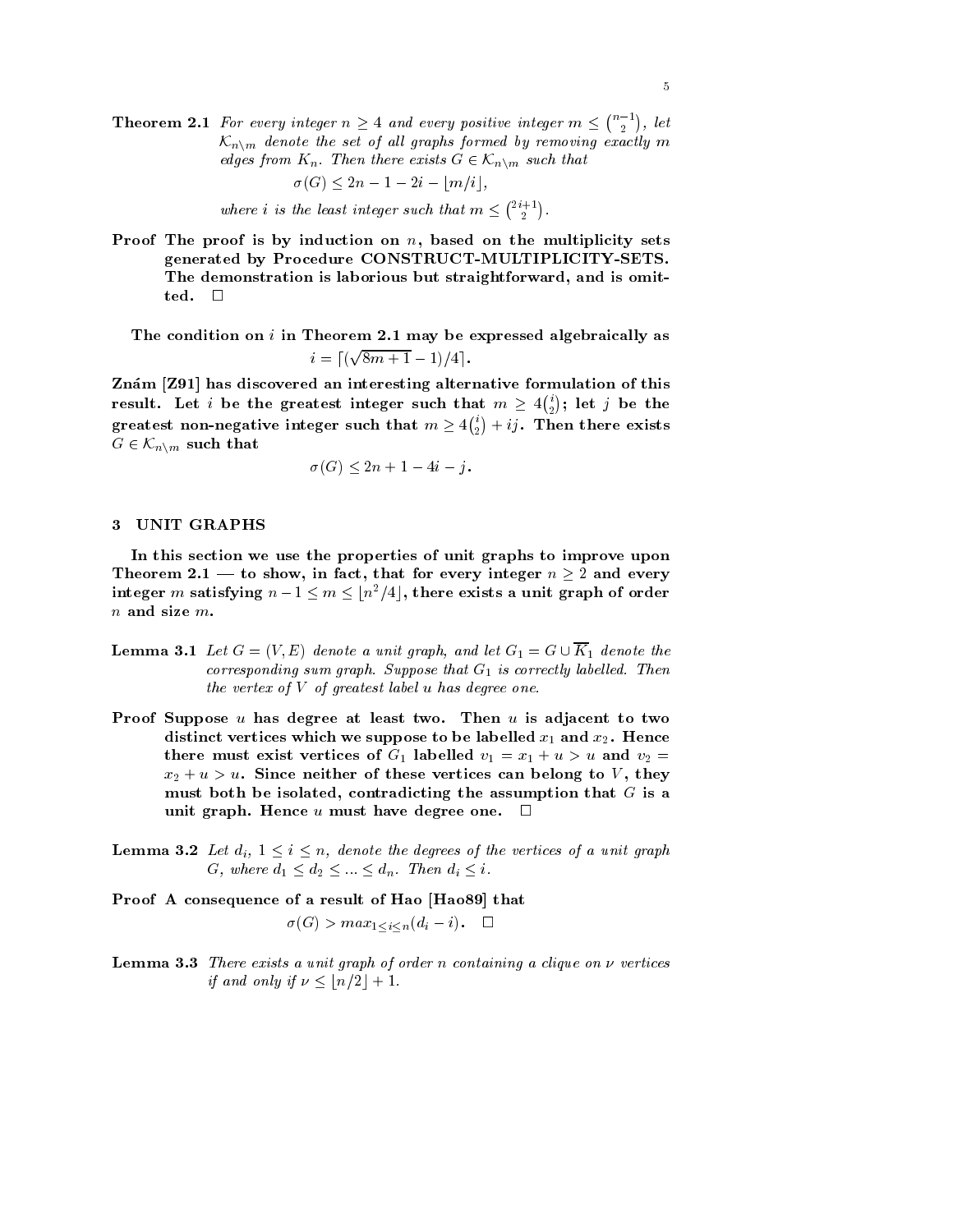I roof since  $K_{\nu}$  contains  $\nu$  vertices of degree  $\nu = 1$ , it is easy to see that if the graph G of order n contains  $K_{\nu}$ , then the vertex of  $(n-\nu+1)^{n-\nu}$ largest degree must have degree at least  $\nu = 1$ . That is, in the symbolism of Lemma 3.2,

$$
d_{n-\nu+1} \geq \nu - 1.
$$

If moreover  $\nu > \lfloor n/2 \rfloor + 1, \text{ then}$ 

 $d_{n-\nu+1} \geq \nu-1 > n-\nu+1$ ,

and Lemma 3.2 implies that  $G$  cannot be a unit graph.

To prove the converse- consider the sum graph Gr generated by vertices labelled consecutively  $1, 2, ..., n + 1$ . The subgraph  $G \subset G_1$ induced by  $V = \{1, 2, ..., n\}$  is then in fact a unit graph, and  $G$ contains a clique of order  $\lfloor n/2 \rfloor + 1$ .  $\Box$ 

**Theorem 3.1** No unit graph of order n has size  $m > \lfloor n^2/4 \rfloor$ .

Theorem 3.1 *No unit graph of order n has size m*  $>$   $\lfloor n^2/4 \rfloor$ .<br>Proof The unit graph on vertices  $V = \{1, 2, ..., n\},$  together with isolated  $\mathbf{v}$  ,  $\mathbf{v}$  ,  $\mathbf{v}$  is sum graph of size

> . . . . . .  $\binom{\lfloor n/2 \rfloor +1}{2} + \binom{n-\lfloor n/2 \rfloor}{2},$

which after some manipulation becomes

 $m = \lfloor n^2/4 \rfloor$ .

a and - there exists no unit graph of  $\alpha$  and  $\alpha$  or  $\alpha$  or  $\alpha$  or  $\alpha$  . The set of order  $\alpha$ larger size.  $\Box$ 

Theorem may also be deduced from Haos result- quoted in the Introduction- giving an upper bound on the size of a sum graph

- **Theorem 3.2** For every integer  $n \geq 2$  and for every integer m satisfying  $n-1 \leq$  $m \leq \lfloor n^2/4 \rfloor$ , there exists a unit graph of order n and size m.
- **Proof Consider a sum graph**  $G_1 = (V, E)$  generated by  $V = \{1, 2, ..., n+1\}.$  $G_1$  contains a unit graph  $G^{(0)}$  of order  $n$  and size  $m~=~\lfloor n^2/4 \rfloor.$ We show relate by relationship some of the vertices of  $\mathbf{u}$ graphs  $G^{(0)}$  of order n and size  $m - i$  can be constructed, for every positive integer  $i \leq |n/2|$ .

Let  $k=\lfloor n/2\rfloor$  and recall that  $G^{(0)}$  contains  $K_{k+1}$  as a subgraph. Hence separate  $V$  into subsets  $V_1 = \{1,2,...,k+1\}$  and  $V_2 = \{k+1\}$  $2, k+3, \ldots, n+1$ . Observe that the edges represented by any vertex label  $v \in V_2$  may be counted in two classes:  $m_1 = m_1(v)$  edges of  $K_{k+1}$  and  $m_2 = m_2(v)$  edges  $(x, y)$  which join  $x \in V_1$  to  $y \in V_2$ .

Suppose that  $k$  is even. Then labels  $v \in V_2$  correspond to these two classes of edge as shown in the following table (the last line occurs only in the case that <sup>n</sup> - k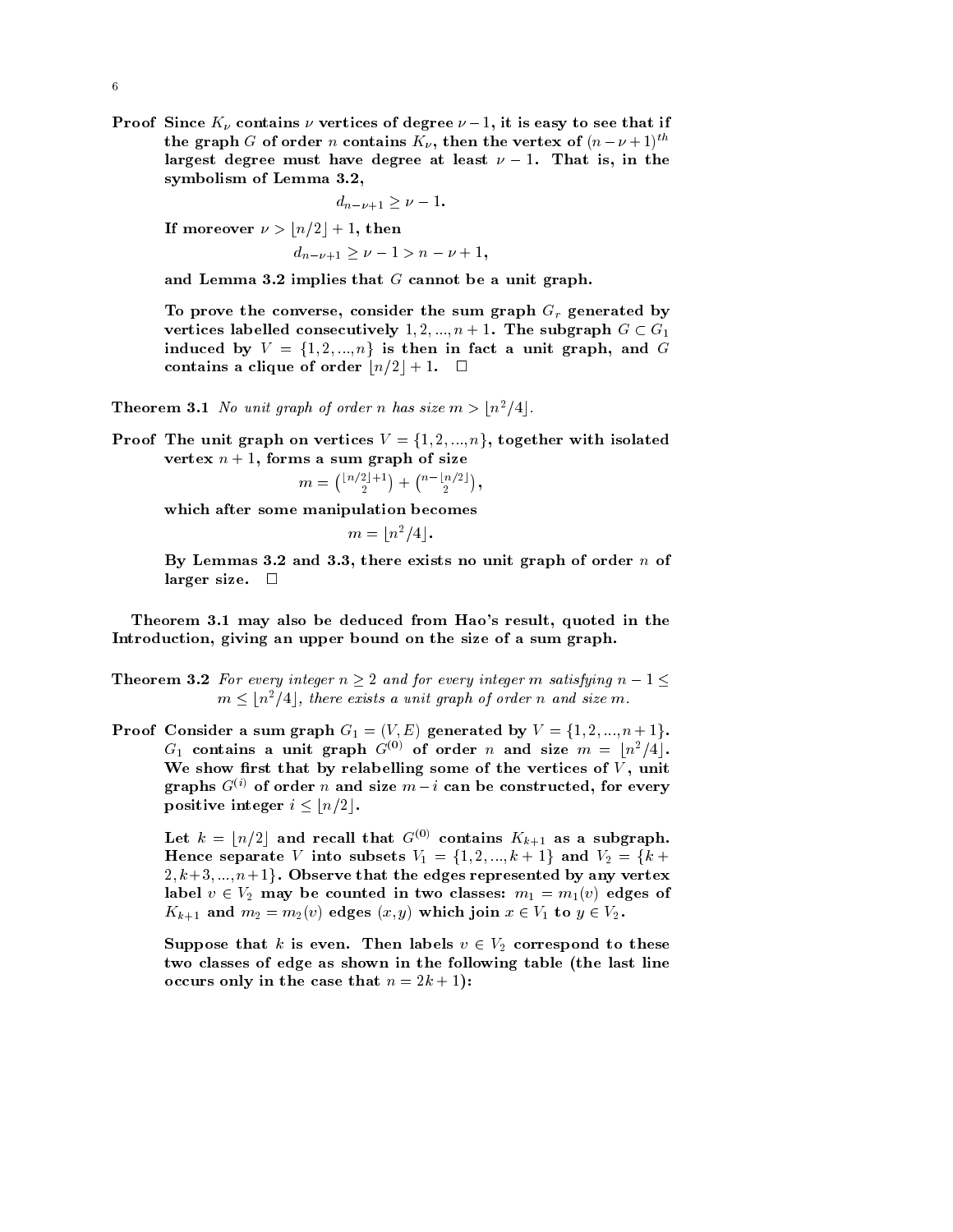| $\boldsymbol{v}$ | $m_{1}$         | $m_{\rm 2}$      |  |
|------------------|-----------------|------------------|--|
| $k+2$            | k/2             | 0                |  |
| $k+3$            | k/2             | 1                |  |
| $k+4$            | $\frac{k}{2}-1$ | $2^{\circ}$      |  |
|                  |                 |                  |  |
|                  |                 |                  |  |
| $\bullet$        |                 |                  |  |
| 2k               | $\mathbf{1}$    | $k-2$            |  |
| $2k+1$           | $\mathbf{1}$    | $k-1$            |  |
| $2k+2$           |                 | $\boldsymbol{k}$ |  |

Observe that replacing  $V_2$  by another set  $V_2' = \{v_1, v_2, ..., v_{n-k+1}\}$  $\}$ of distinct positive integers, where  $w + 1 \times v_1 \times v_2 \times \cdots \times v_{n-k}$ will not a section that the the dimensional counted by measurement  $p$  m-provided by models.  $v_{n-k} - v_1 \leq k+1$ . But the total number of edges counted by  $m_1$ can be reduced by exactly *i* if label  $k + 2i$  of  $V_2$  is replaced by  $2k+3,\ 1\leq i\leq k/2,$  while all other labels are unchanged. Then this relabelling yields unit graphs G $\vee$  of order n and size  $m-i$ , for every positive integer  $i \leq k/2$ . If now label  $k + 2$  of  $V_2$  is replaced  $\mathcal{D}$  , and if  $\mathcal{D}$  is a set to addition and if  $\mathcal{D}$  is replaced by the set of  $\mathcal{D}$ then the total number of edges counted by m- will be reduced by  $i + k/2$ , where  $1 \leq i \leq k/2$ . We see then that unit graphs  $G_{(i)}$ of order n and size  $m - i$  can be constructed for every positive  ${\rm integer} \ \, i \leq k = \lfloor n/2 \rfloor. \ \, {\rm But} \ {\rm since}$ 

$$
\lfloor n^2/4\rfloor-\lfloor (n-1)^2/4\rfloor=\lfloor n/2\rfloor,
$$

it follows that unit graphs of order  $n$  and size  $m$  can be formed, for every integer  $m$  satisfying

$$
\lfloor (n-1)^2/4 \rfloor \le m \le \lfloor n^2/4 \rfloor.
$$

The same conclusion is reached- by an almost identical argumentwhen  $k$  is odd.

To complete the proof- observe now that by the above result a single vertex and a path of length one can be added to a unit graph of order  $n-1$  and size

$$
[(n-2)^2/4] \le m \le [(n-1)^2/4],
$$

thus yielding a unit graph of order n and size  $m + 1$ . More generally,  $s\geq n-4$  vertices and a path of length  $s$  can be added to a unit graph of order  $n - s$  and size m satisfying

$$
[(n-s-1)^2/4] \le m \le [(n-s)^2/4],
$$

thus yielding a unit graph of order n and size  $m+s$ . If we consider consecutive values  $s = 1, 2, ..., n - 4$  and observe that for  $s = n - 3$ ,

$$
n-1=\lfloor (n-s)^2/4\rfloor+(n-s),
$$

if follows that unit graphs of order  $n$  and every size  $m$  satisfying

$$
n-1\leq m\leq \lfloor n^2/4\rfloor
$$